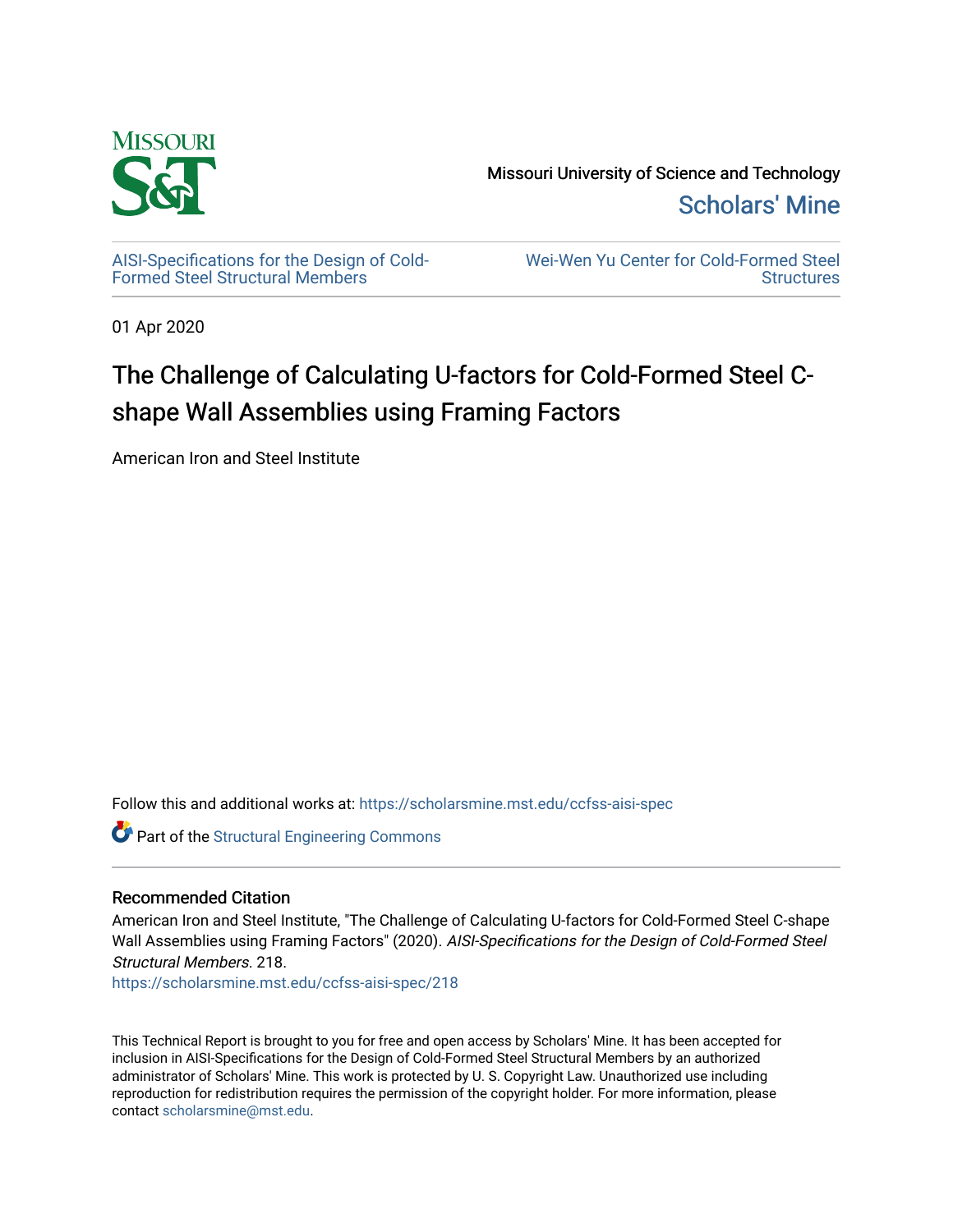# research report

The Challenge of Calculating U-factors for Cold-Formed Steel C-shape Wall Assemblies using Framing Factors

R E S E A R C H R E P O R T R P 2 0 - 3

April 2020



American Iron and Steel Institute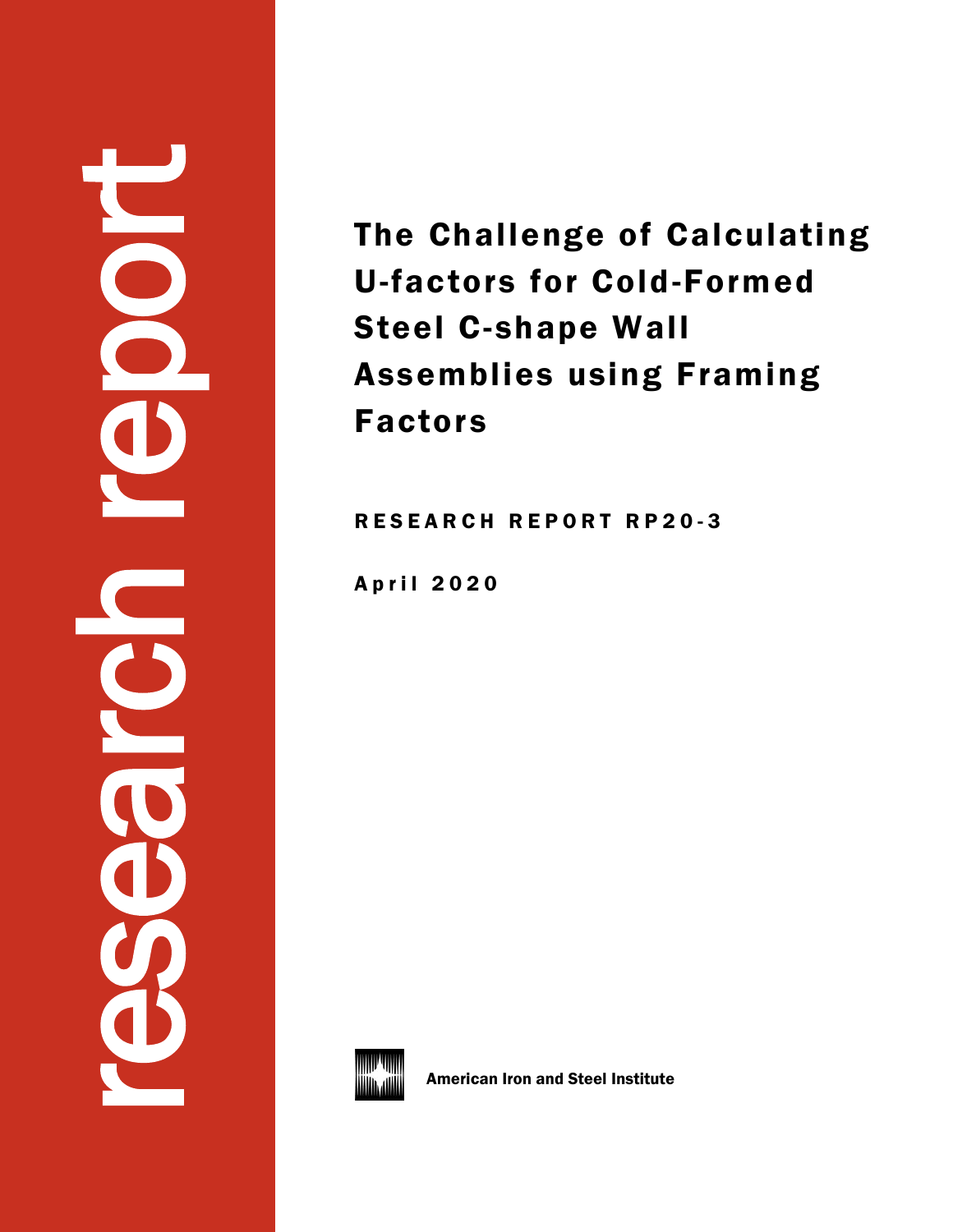### DISCLAIMER

The material contained herein has been developed by researchers based on their research findings and is for general information only. The information in it should not be used without first securing competent advice with respect to its suitability for any given application. The publication of the information is not intended as a representation or warranty on the part of the American Iron and Steel Institute or of any other person named herein, that the information is suitable for any general or particular use or of freedom from infringement of any patent or patents. Anyone making use of the information assumes all liability arising from such use.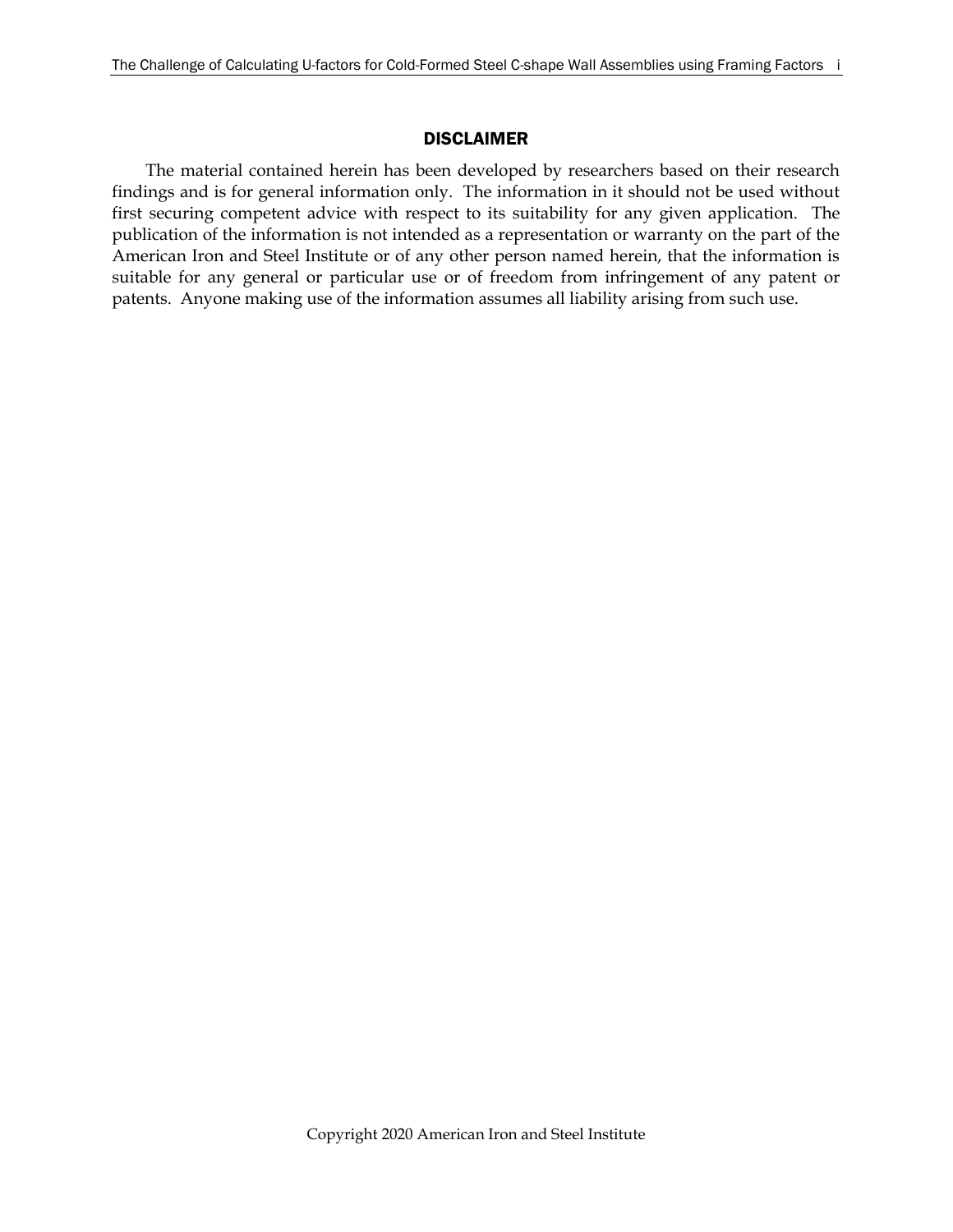# **The Challenge of Calculating U-factors for Cold-Formed Steel C-shape Wall Assemblies using Framing Factors**

Presented to: **American Iron and Steel Institute 25 Massachusetts Avenue, NW Washington, DC 20001**

Prepared by: **Merle F. McBride, Ph.D., P.E. 24 Meadow Wood Drive Granville, OH 43023**

April 16, 2020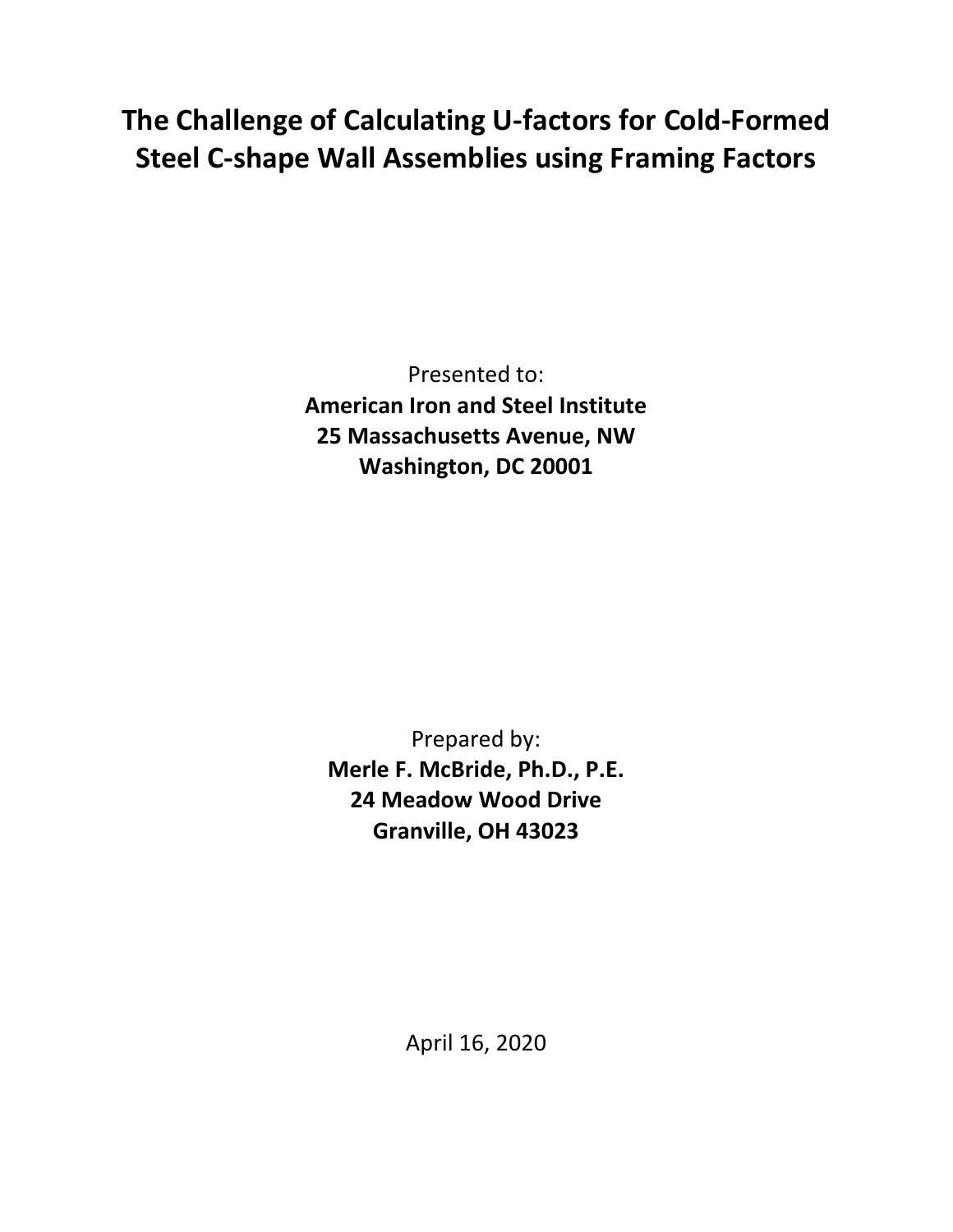# **TABLE OF CONTENTS**

# <span id="page-4-0"></span>**LIST OF FIGURES**

# <span id="page-4-1"></span>**LIST OF TABLES**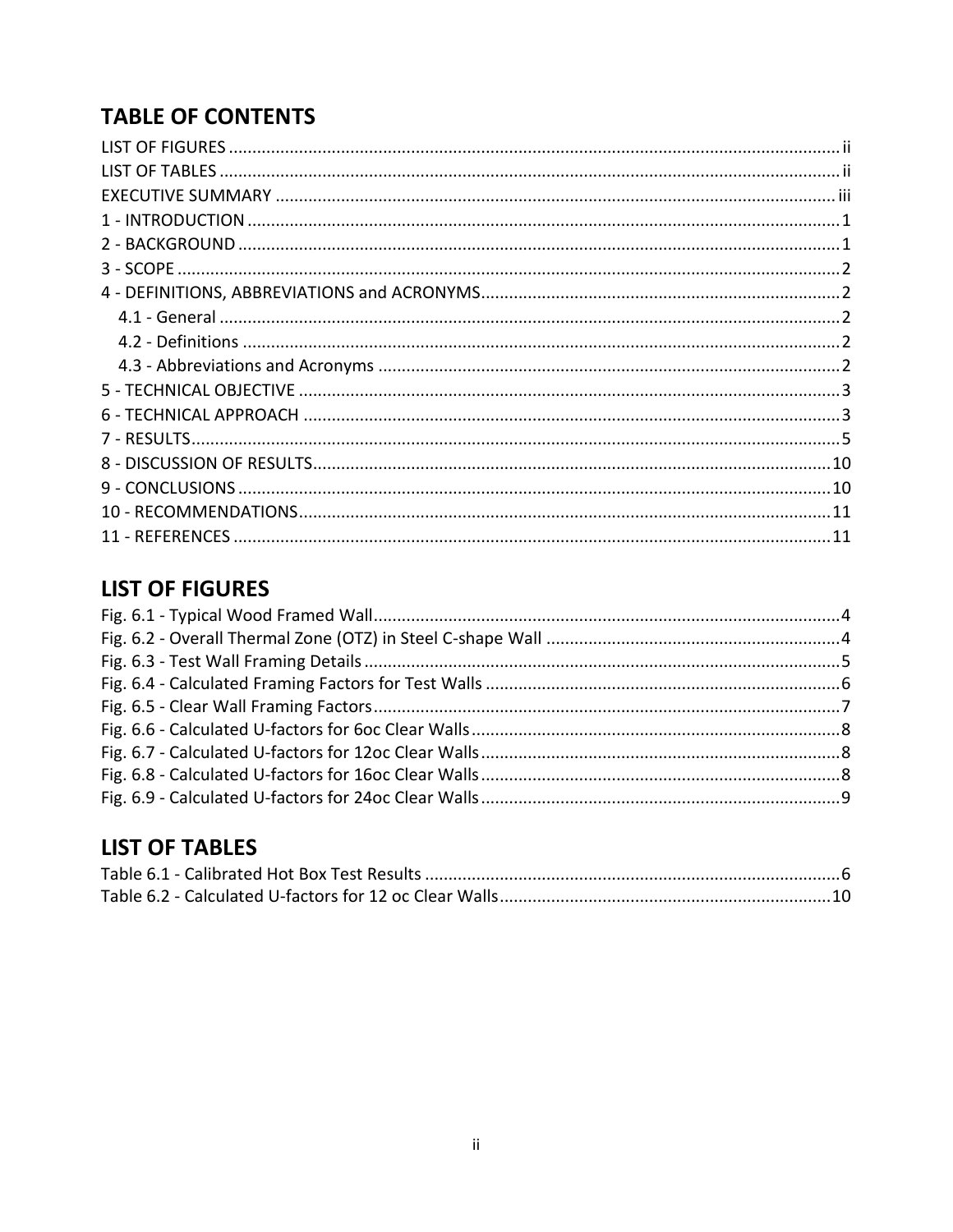# <span id="page-5-0"></span>**EXECUTIVE SUMMARY**

The American Iron and Steel Institute (AISI) goal is to develop an ANSI approved standard that can be used to calculate the U-factors for cold-formed steel C-shape clear wall assemblies that would be acceptable for energy code analysis and compliance. The objective of this project was to determine whether the framing factor for cold-formed steel C-shape frame walls was an acceptable metric to account for the thermal impact on U-factors due to the additional studs, tracks, plates, headers and sills beyond those of clear walls.

The scope of this project was limited to cold-formed steel C-shape framed walls with framing factors that account for the additional studs, tracks, plates, headers and sills beyond those of clear walls.

The technical approach was to use framing factors as the metric to fully account for the additional framing typically encountered in the construction of actual cold-formed steel C-shape framed walls. The results of the previous AISI project developed U-factors for clear wall assemblies with on center spacings of 6, 12, 16 and 24 inches which equate to framing factors of 0.25, 0.125, 0.094 and 0.063. This is significant because it extended the range of framing factors up to 0.25 for the first time which would include the typical values of 0.22 to 0.24 that are found in energy codes to use for setting the criteria for wood framed walls.

Determination of the framing factor for steel framed walls (FF<sub>OTZ</sub>) is complex due to the two dimensional characteristics of the thermal anomaly (OTZ). It is further complicated when there are additional studs, tracks, plates, headers and sills. Adjoining studs and intersections create complexities that were not directly modeled. The approach was to determine whether the framing factor procedure would account for these complexities. The analysis clarified that this approach was not acceptable.

Another approach was to determine whether there was any relationship between the clear wall framing factors and the CHB test data. The concept was that the clear walls had framing factors ranging from 0.063 to 0.25 which encompass the 0.23 from the test walls. The 0.23 framing factor from the test walls would be equivalent to a clear wall on center spacing of 7 inches. Although a correlation was developed for this one configuration there is currently insufficient data to propose it as the general solution.

The use of framing factors is not an acceptable metric to account for the thermal impact on U-factors for cold-formed steel C-shape framed walls with additional studs, tracks, plates, headers and sills beyond those of clear walls. A framing factor does not adequately account for the complexities and interactions due to the thermal anomalies associated the steel framing.

The thermal performance of 24 in. on center steel framed wall constructions with a framing factor of 0.23 has been shown to correlate with the U-factors for a 12 in. on center clear wall which has a framing factor of 0.125. Clearly there are complex interactions associated with the cavity and sheathing insulations combinations which impact the overall thermal performance even though the structural framing does not change.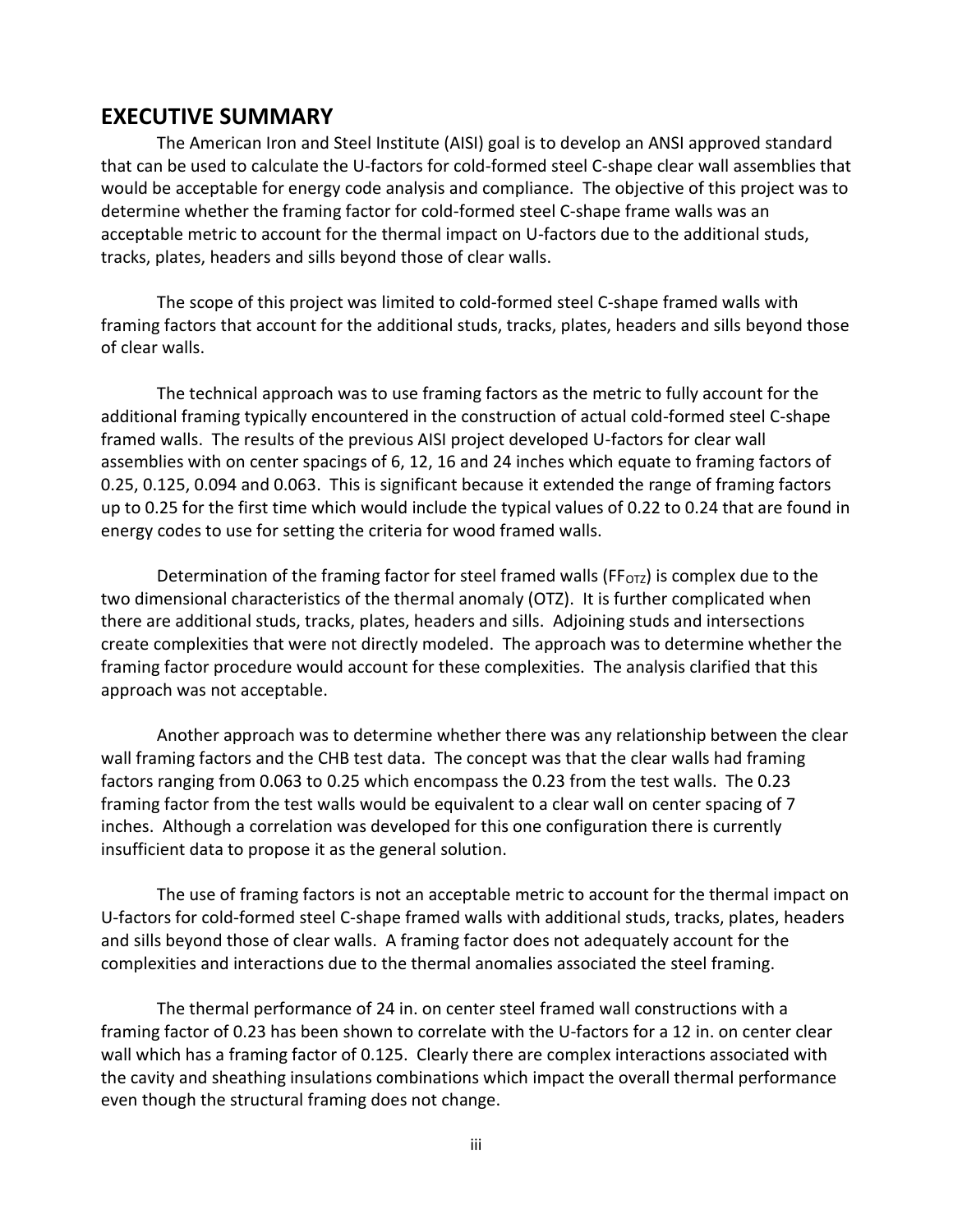In order to fully develop a U-factor calculation procedure to account for the complexities of framing due to additional studs, tracks, plates, headers and sills further research is required. The research would require extensive additional CHB tests or sophisticated computer modeling to quantify the thermal complexities due to adjoining and intersecting studs beyond those of clear walls.

The project monitoring committee (PMC) for this study, formed by AISI, consisted of the following members:

American Iron and Steel Institute Oak Ridge National Laboratory 45 South Main Street, Suite 312 1 Bethel Valley Road West Hartford, CT, USA **Oak Ridge, TN, USA** 

### **Paul H. Shipp, Ph.D., P.E., F. ASTM Alex McGowan, MBA, P. Eng.** Principal Research Associate **Building Sciences Group Leader** USG Corporate Innovation Center WSP Group 700 N. US Highway 45 760 Enterprise Crescent Libertyville, IL 60048 Victoria, BC, CAN

### **Jonathan Humble, FAIA Andre Desjarlais, F. ASTM**

Regional Director **Building Envelopes Program Manager** Building Envelopes Program Manager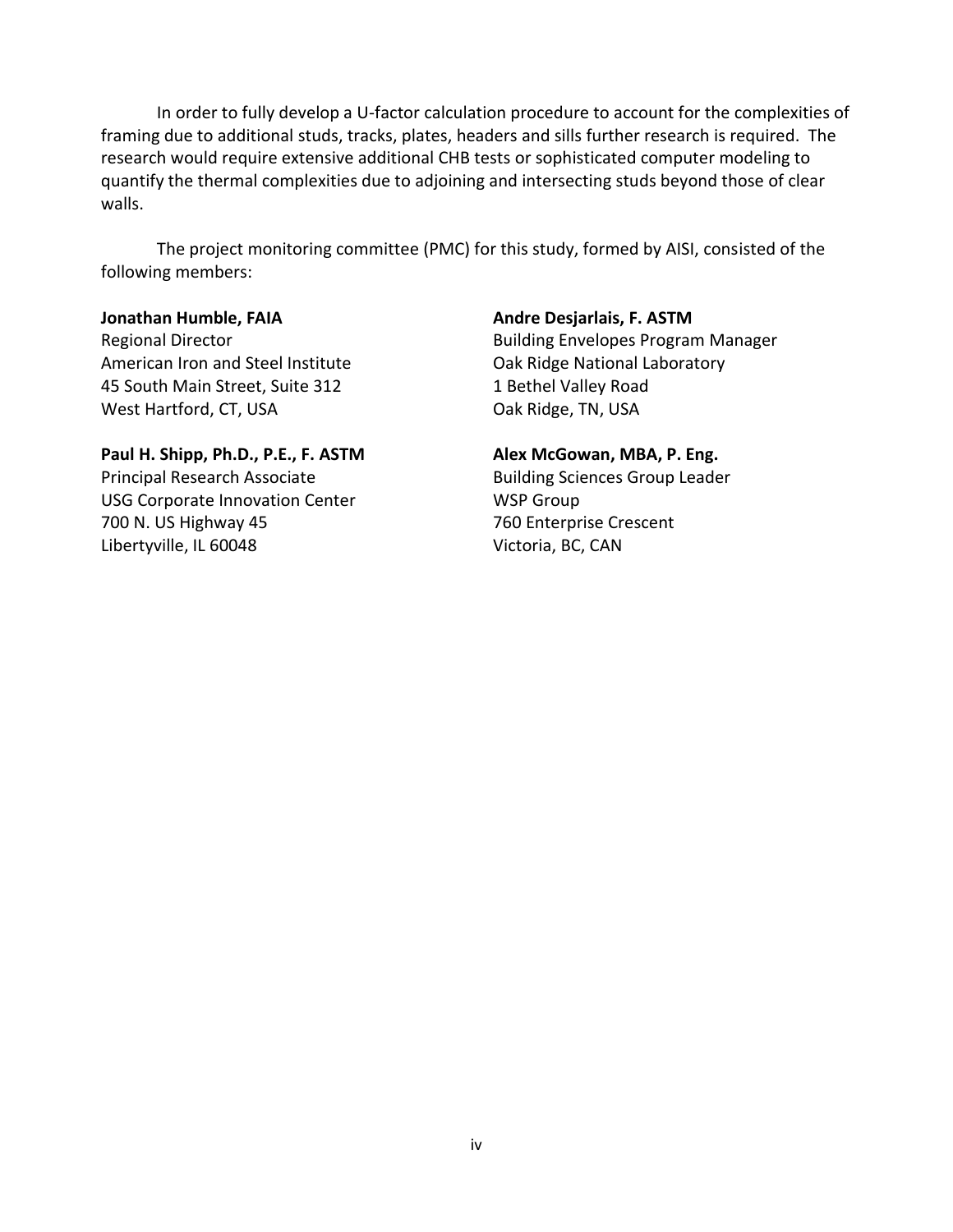# <span id="page-7-0"></span>**1 - INTRODUCTION**

The American Iron and Steel Institute (AISI) was in the process of completing a project to develop an ANSI approved standard that can be used to calculate the U-factors for cold-formed steel C-shape clear wall assemblies. The objective of this project was to use those results and expand the procedure to calculate U-factors for actual cold-formed steel C-shape wall assemblies, similar to that done for wood framed walls, by accounting for the additional framing members including studs, tracks, plates, headers and sills.

# <span id="page-7-1"></span>**2 - BACKGROUND**

A key feature in the development of U-factors for wall assemblies in energy codes is the use of framing factors to account for studs, plates, headers and sills in wood framed walls. Research had been completed on wood framed constructions to determine typical framing factors (ASHRAE 2001) which are used when developing energy code criteria. Typical framing factors for wood frame construction are 0.25 for 16 in. on center spacing and 0.22 for 24 in. on center spacing (ASHRAE 2019). However, currently there is no accounting for similar features in cold-formed steel C-shape wall assemblies since the U-factors used to specific the energy code criteria are based on clear wall assemblies (ASHRAE 2019, International Energy Conservation Code (IECC-2018).

The underlying principle behind the application of framing factors for wood framed construction is that the parallel path U-factor calculation procedure correctly applies to all of the construction. However, this basic principle does not equally apply to cold-formed steel Cshape wall assemblies due to the geometry of the C-shape, the thickness of the steel and the on center spacings of the studs. Modeling of steel C-shape has led to the creation of thermal areas which increase the width of the framing member beyond the actual dimension. The modified zone method defines this dimension as the zone of thermal anomalies (W) (ASHRAE 2017) while AISI has a similar definition which is the overall thermal zone (OTZ)

. The OTZ dimensions for steel constructions vary depending upon the R-values of the cavity insulation, the exterior foam sheathing, the thickness of the steel and the on center spacing of the framing members.

Recognizing that the information concerning the thermal performance of steel C-shape clear wall assemblies was limited AISI conducted research to expand the data to include three additional steel thicknesses, on center spacings of 6 and 12 inches plus nominal stud dimension 2x8, 2x10 and 2x12 C-shapes (McBride 2020). By analyzing the additional data it would lead to the ability for framing factors to account for additional framing members including studs, tracks, plates, headers and sills that are typical of actual wall constructions. However, it may not be that simple since the configuration of the additional steel C-shapes influence the overall U-factor (Kosny 2007).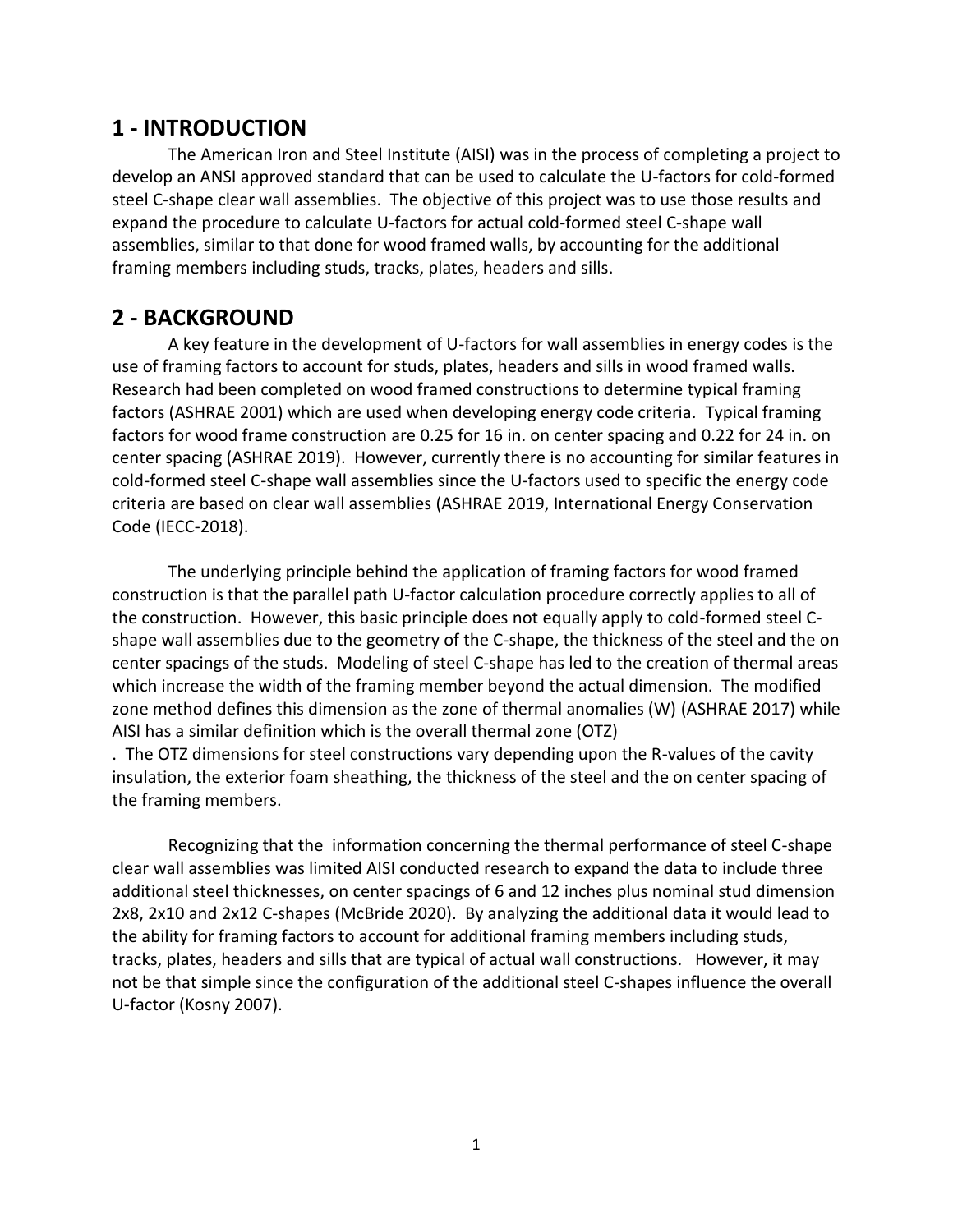# <span id="page-8-0"></span>**3 - SCOPE**

The scope of this project was limited to cold-formed steel C-shape framed walls with framing factors that account for the additional studs, tracks, plates, headers and sills beyond those of clear walls.

# <span id="page-8-2"></span><span id="page-8-1"></span>**4 - DEFINITIONS, ABBREVIATIONS and ACRONYMS**

### **4.1 - General**

Selected terms unique to this report are defined in this section.

### <span id="page-8-3"></span>**4.2 - Definitions**

**C-Shape**: A cold-formed steel shape used for structural members and nonstructural members consisting of a web, two flanges and two lips.

**Clear Wall:** A wall area containing only insulation and necessary studs with no windows, doors, corners, tracks or other connections with envelope elements.

**Clear Wall Stud Spacing:** The dimension of the clear wall on center stud spacing.

**Designation Thickness**: The minimum base steel thickness expressed in mils and rounded to a whole number.

**Framing Factor**: The fraction of the total area that is framing. **Framing Factor, C-shape (FFcs)**: The thickness of cold-formed framing member divided by the width of the flange. **Framing Factor, OTZ (FF<sub>OTZ</sub>):** The Overall Thermal Zone (OTZ) divided by the on-center spacing of the framing member.

**Overall Thermal Zone (OTZ):** The resultant effective area based on an analysis procedure that is designed to account for the thermal impact of cold-formed steel framing members in the resultant overall U-factor of the wall assembly.

**Track**: A structural member or nonstructural member consisting of only a web and two flanges.

### <span id="page-8-4"></span>**4.3 - Abbreviations and Acronyms**

| <b>AISI</b>                         | - American Iron and Steel Institute                                   |
|-------------------------------------|-----------------------------------------------------------------------|
| ANSI                                | - American National Standards Institute                               |
| ASHRAE                              | - American Society of Heating, Refrigerating and Air-Conditioning     |
|                                     | <b>Engineers</b>                                                      |
| Btu                                 | - British thermal unit                                                |
| Btu/h-ft <sup>2</sup> - $\degree$ F | - British thermal unit per hour per square foot per degree Fahrenheit |
| <b>CHB</b>                          | - Calibrated Hot Box                                                  |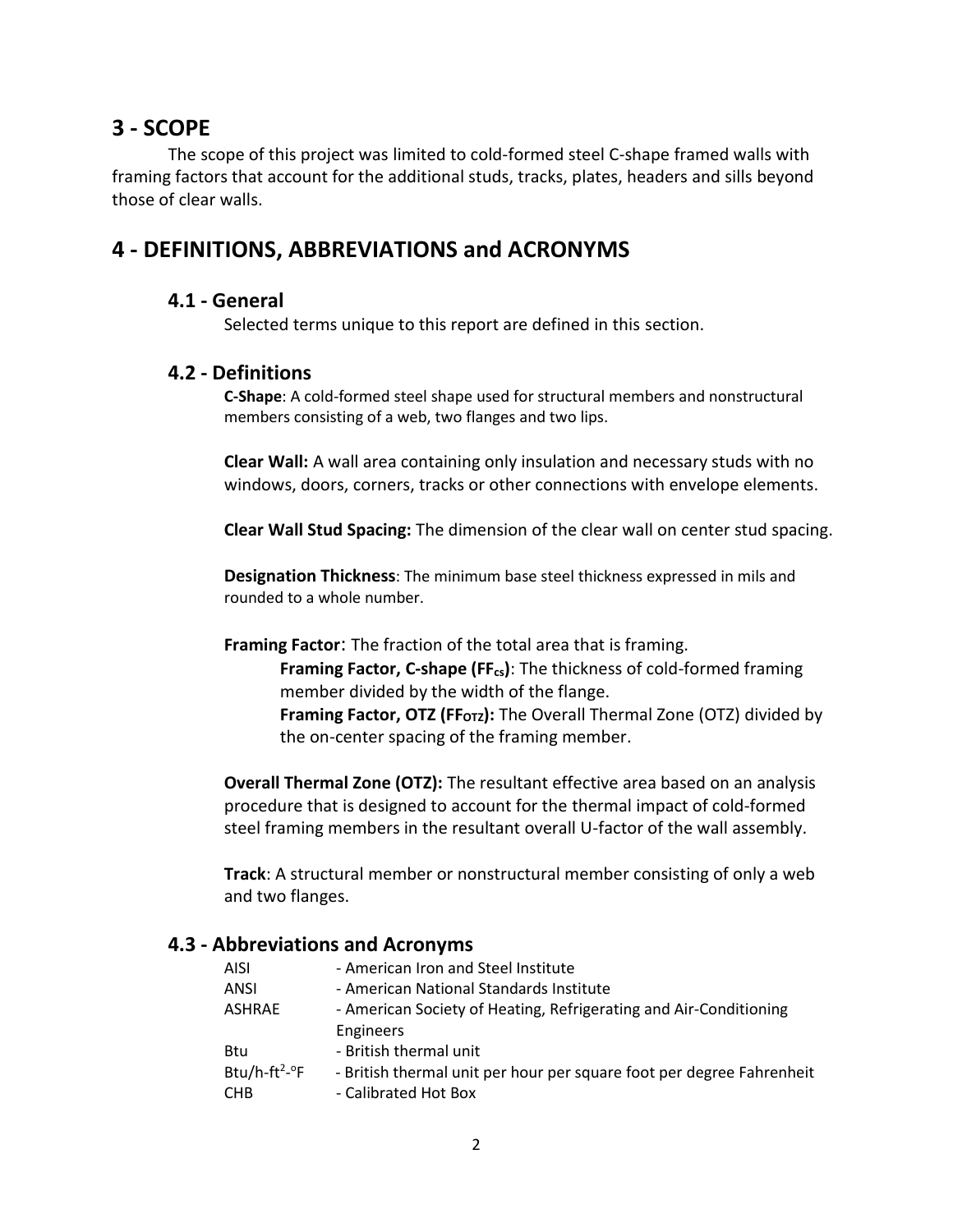<span id="page-9-1"></span>

| ft       | - foot                                                                               |
|----------|--------------------------------------------------------------------------------------|
| in.      | - inch                                                                               |
| 0C       | - On Center – (inches)                                                               |
| OTZ      | - Overall Thermal Zone - (inches)                                                    |
| R-value  | - Thermal Resistance – (h-ft <sup>2</sup> - $\degree$ F/Btu)                         |
| Rcav     | - Thermal Resistance of the Cavity Path - (h-ft <sup>2</sup> -°F/Btu)                |
| Rshe     | - Thermal Resistance of the Rigid Foam Board Sheathing - (h-ft <sup>2</sup> -°F/Btu) |
| Rweb     | - Thermal Resistance of the Web Path - (h-ft <sup>2</sup> -°F/Btu)                   |
| Stud     | - Nominal Size of the Cold-Formed Steel C-channel - (inches)                         |
| U-factor | - Thermal Transmittance - (Btu/h-ft <sup>2</sup> -°F)                                |

### <span id="page-9-0"></span>**5 - TECHNICAL OBJECTIVE**

The objective was to determine whether the framing factor for cold-formed steel Cshape steel walls was an acceptable metric to account for the thermal impact on U-factors due to the additional studs, tracks, plates, headers and sills beyond those of clear walls.

### **6 - TECHNICAL APPROACH**

The technical approach was to use framing factors as the metric to fully account for the additional framing typically encountered in the construction of actual cold-formed steel Cshape framed walls. The results of the previous AISI project developed U-factors for clear wall assemblies with on center spacings of 6, 12, 16 and 24 inches which equate to framing factors of 0.25, 0.125, 0.094 and 0.063, (McBride 2020). This is significant because it extended the range of framing factors up to 0.25 for the first time which would include the typical values of 0.22 to 0.24 that are found in energy codes to use for setting the criteria for wood framed walls.

In terms of the definition of a framing factor, the width of the highly conductive path is critical. For wood framed walls this is the width of all the framing members, see Fig. 6.1. However, for steel C-shape framed walls the width would be characterized by the thermal anomaly due to the highly conductive steel. The flanges create a two-dimensional thermal impact which was accounted for in the determination of the thermal zone due to the steel framing. This was defined as the Overall Thermal Zone (OTZ), see Fig. 6.2. The dimension of the OTZ depends upon the thermal resistances of the cavity insulation, the rigid foam board sheathing and the on center spacings.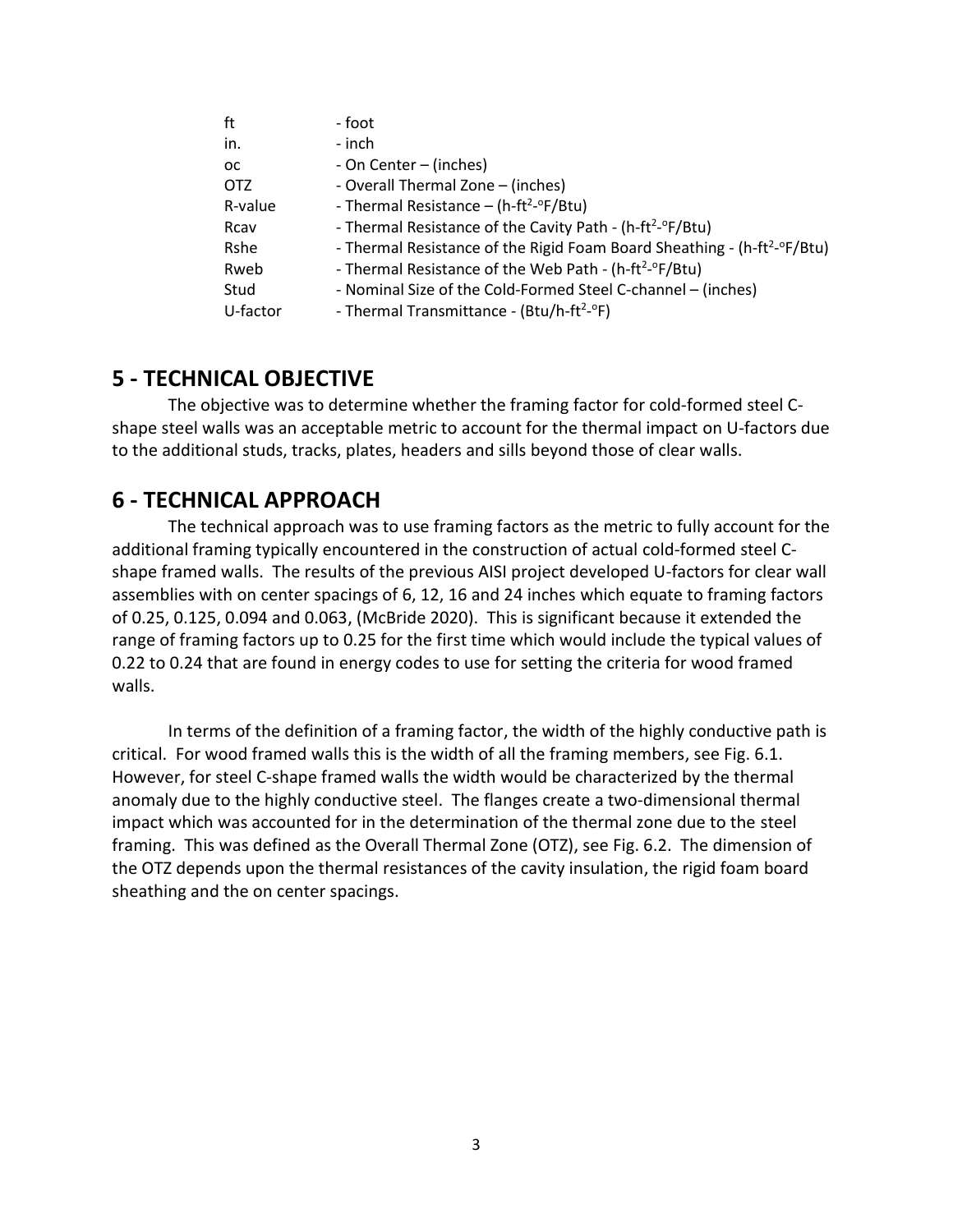

### <span id="page-10-0"></span>**1Fig. 6.1 - Typical Wood Framed Wall**

<span id="page-10-1"></span>2**Fig. 6.2 - Overall Thermal Zone (OTZ) in Steel C-shape Wall**



The fundamental equation to calculate a U-factor is presented in Eq. 6.1.

$$
U = (1 - FF)/R_{\text{cav}} + FF/R_{\text{frame}} \tag{6.1}
$$

Where:

 $U =$ Thermal Transmittance, Btu/hr-ft<sup>2</sup>-°F FF = Framing Factor, dimensionless  $R_{\text{cav}}$  = Thermal Resistance of the Cavity Path, hr-ft<sup>2</sup>-<sup>o</sup>F/Btu  $R_{frame}$  = Thermal Resistance of the Frame – Wood or OTZ, hr-ft<sup>2</sup>-<sup>o</sup>F/Btu

Determination of the framing factor for steel framed walls (FF $_{\text{OTZ}}$ ) is complex due to the two dimensional characteristics of the thermal anomaly (OTZ). It is further complicated when there are additional studs, tracks, plates, headers and sills. Adjoining studs and intersections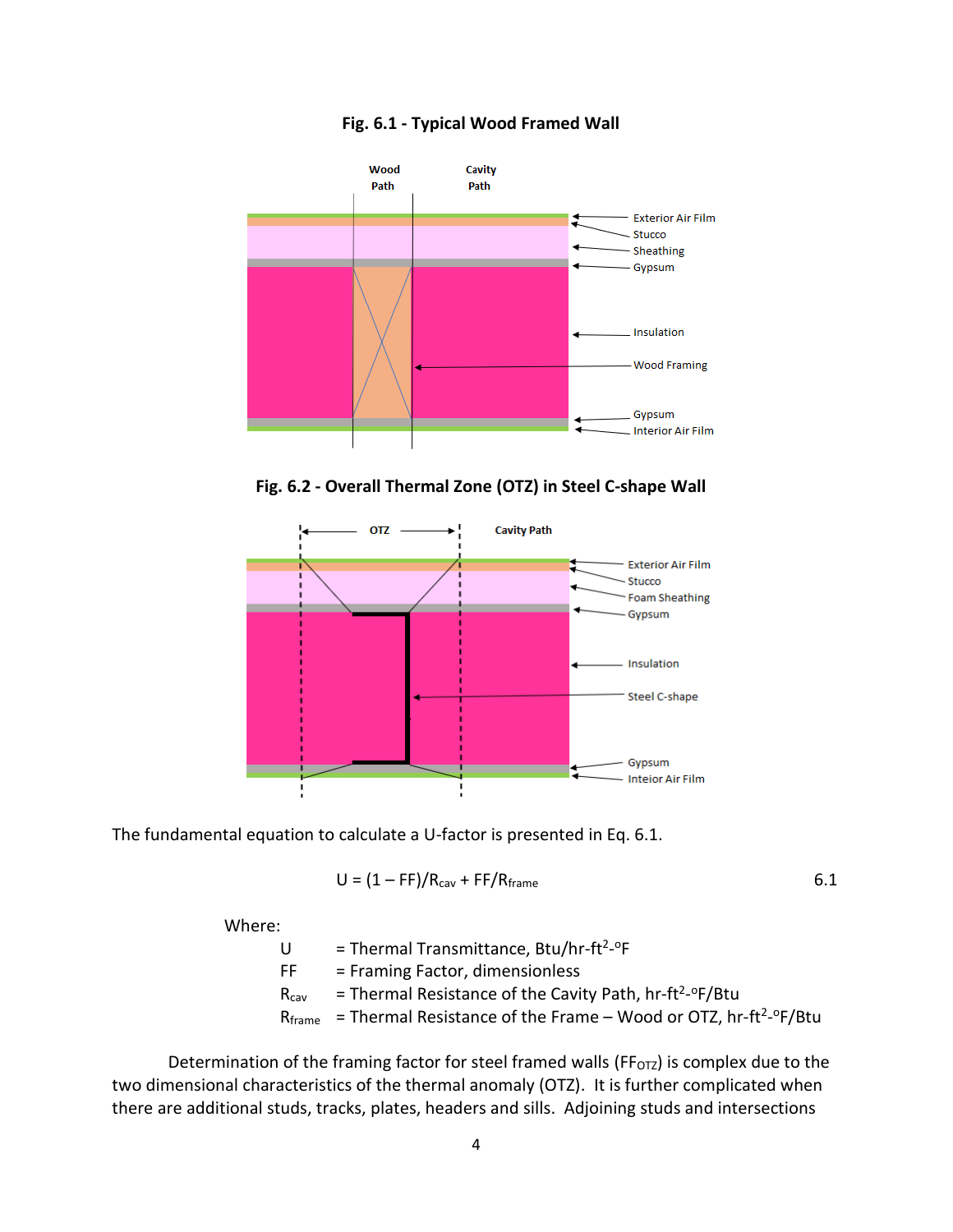create complexities that were not directly modeled. The approach was to determine whether the framing factor procedure would account for these complexities.

# <span id="page-11-0"></span>**7 - RESULTS**

The technical basis for the analysis used the results from calibrated hot box tests for 21 walls constructed using 2x4 and 2x6 steel studs spaced 24-inches on center with various combinations of cavity and exterior sheathing insulations (Desjarlais 2011, Desjarlais 2012). Additional steel studs were added to be representative of the framing typically encountered for the studs, tracks, plates, headers and sills in order to achieve a total framing factor of 23%, see Fig. 6-3.



<span id="page-11-1"></span>

A significant benefit of the research project was that the thermal properties of the key insulation materials were measured and reported as test values rather than assuming that the label properties were correct., see Table 6.1.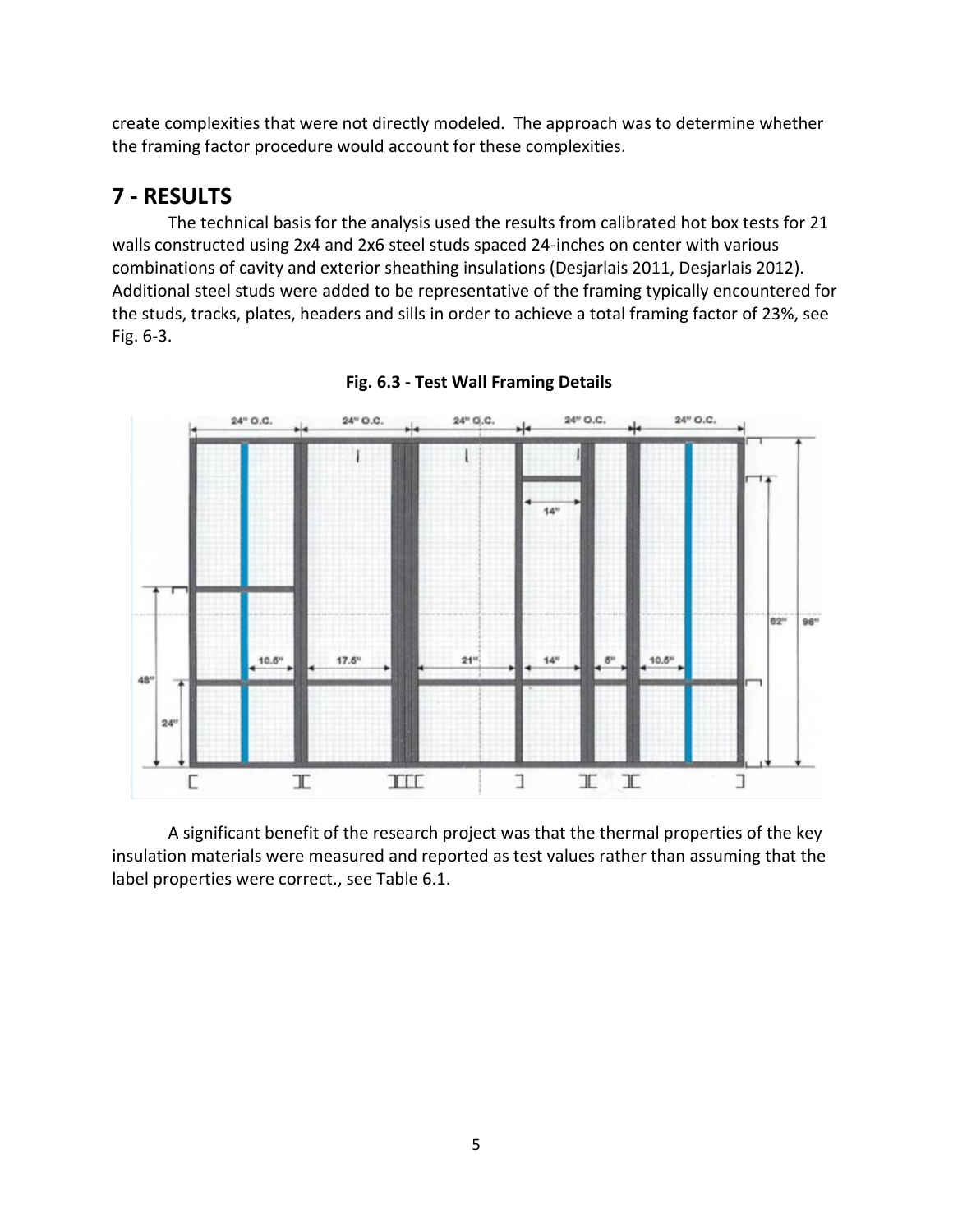|      | <b>Studs</b> | <b>Test</b>  | <b>Test</b> | <b>CHB Test CHB Test</b> |                 |
|------|--------------|--------------|-------------|--------------------------|-----------------|
| Wall | - Mils       | <b>R-cav</b> | <b>Rshe</b> | <b>R-value</b>           | <b>U-factor</b> |
| 1    | $2x4-43$     | 12.8         | 3.8         | 10.8                     | 0.093           |
| 2    | 2x4-43       | 12.8         | 5           | 12.1                     | 0.083           |
| 3    | $2x4-43$     | 12.8         | 7.4         | 14.2                     | 0.070           |
| 4    | $2x4-43$     | 12.8         | 9.6         | 16.1                     | 0.062           |
| 5    | $2x4-43$     | 12.8         | 12.1        | 18.1                     | 0.055           |
| 6    | $2x4-43$     | 12.8         | 15.3        | 20.1                     | 0.050           |
| 7    | $2x4 - 43$   | 13.5         | 0.5         | 7.3                      | 0.137           |
| 8    | $2x4-43$     | 13.5         | 3.8         | 10.4                     | 0.096           |
| 9    | $2x4-43$     | 13.5         | 5           | 12.2                     | 0.082           |
| 10   | $2x4-43$     | 0            | 8.3         | 9.8                      | 0.102           |
| 11   | $2x4-43$     | 0            | 9.6         | 11.9                     | 0.084           |
| 12   | $2x4-43$     | 0            | 12.1        | 13                       | 0.077           |
| 13   | $2x6-43$     | 16.3         | 0.5         | 7.2                      | 0.139           |
| 14   | $2x6-43$     | 16.3         | 3.8         | 10.7                     | 0.093           |
| 15   | $2x6-43$     | 16.3         | 5           | 12.5                     | 0.080           |
| 16   | 2x6-43       | 20.4         | 0.5         | 7.4                      | 0.135           |
| 17   | 2x6-43       | 20.4         | 3.8         | 11.1                     | 0.090           |
| 18   | $2x4 - 43$   | 0            | 8.4         | 11.4                     | 0.088           |
| 19   | $2x4 - 43$   | 0            | 13.9        | 16.7                     | 0.060           |
| 20   | $2x6-43$     | 0            | 8.4         | 11.6                     | 0.086           |
| 21   | 2x6-43       | 0            | 13.9        | 16.7                     | 0.060           |

<span id="page-12-1"></span>1Table 6.1 - Calibrated Hot Box Test Results

The test wall studs were 0.047 in. steel and spaced 24-in. on center. The interior finish was <sup>1/2</sup> thick regular gypsum for all of the walls. The exterior finish was insulated sheathing except for walls 7, 13 and 16 which had ½" OSB while walls 18-21 had 5/8" exterior gypsum sheathing and EIFS finish applied except for wall 20. The U-factors were used to calculate framing factors for each of the walls. The fundamental U-factor calculation equation is Eq. 6.1 which can be solved for the framing factor as shown in Eq. 6.2.

$$
FF = (U \times Rcav \times Rweb - Rweb)/(Rcav - Rweb)
$$

The results are presented in Fig. 6.4.



<span id="page-12-0"></span>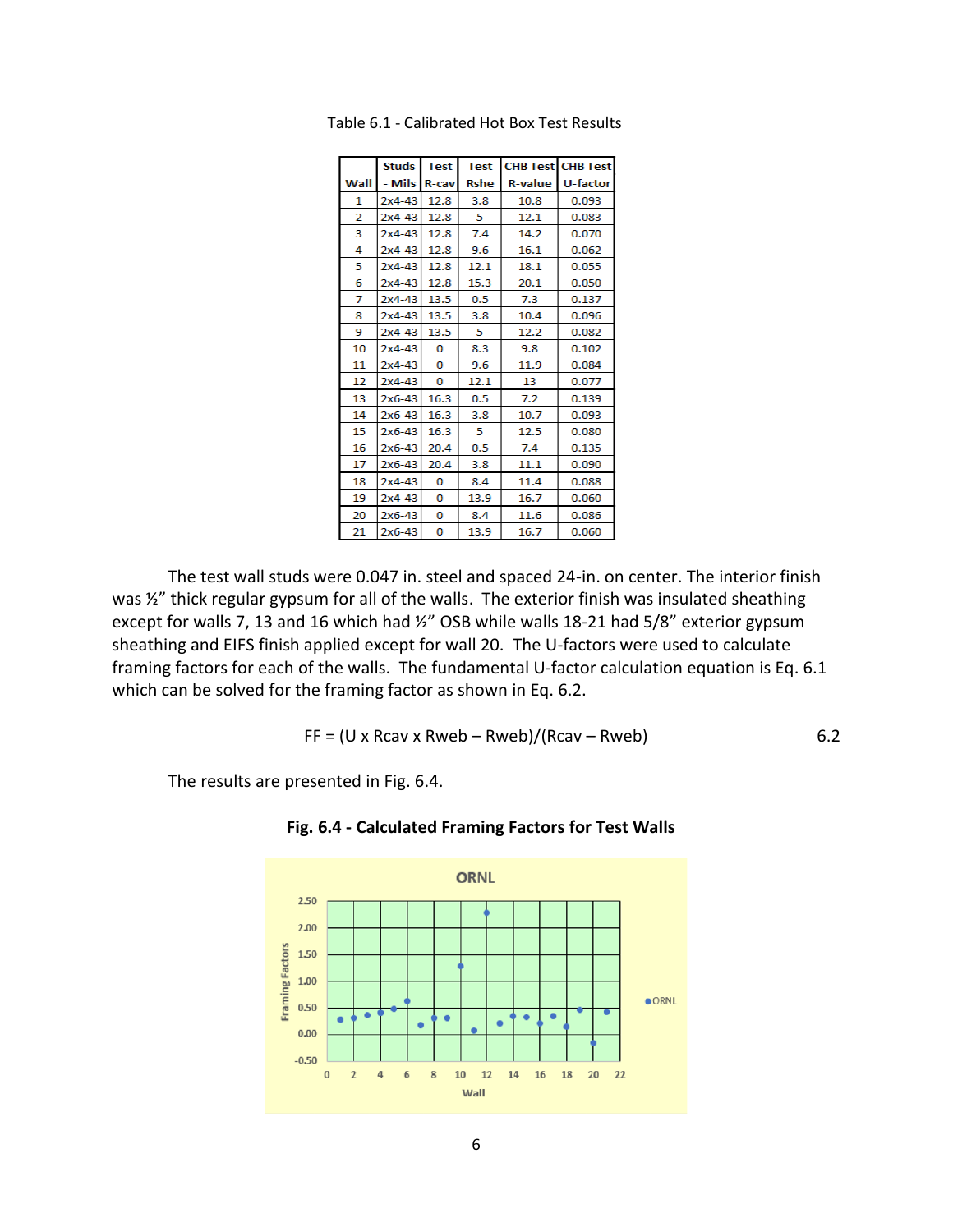The expectation was that using Eq. 6.2 and the CHB test data would establish a relationship between the experimental CHB test results and the traditional 0.23 framing factor. The original idea was that a simple offset would occur because the framing remained constant for each of the cases. The scatter exhibited in Fig. 6.4 was not expected. Clearly there are some complex interactions associated with the cavity and sheathing insulations which impact the overall thermal performance even though the structural framing does not change.

Another approach was to determine whether there was any relationship between the clear wall framing factors and the CHB test data. The concept was that the clear walls had framing factors ranging from 0.063 to 0.25 which encompass the 0.23 from the test walls, see Fig. 6.5. The blue line represents the framing factors for clear walls while the orange line represents the framing factor for the 21 CHB test walls. The 0.23 framing factor from the test walls would be equivalent to a clear wall on center spacing of 7 inches which is shown in Fig. 6- 5.



<span id="page-13-0"></span>

In order to understand how the CHB test results compare to the clear walls the Ufactors for the test walls were calculated for the four on center spacings. The results are shown in Fig. 6-6 through Fig. 6-9.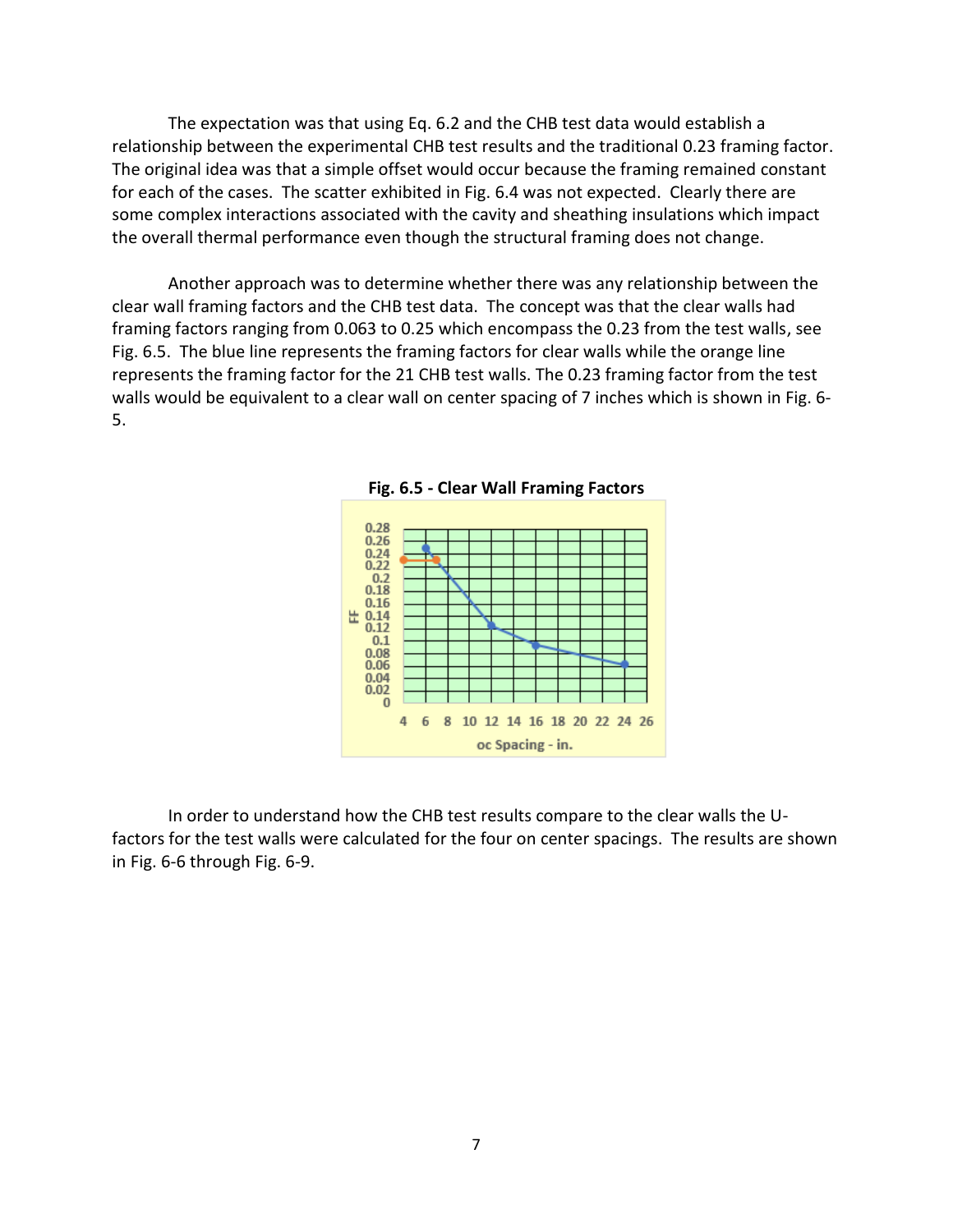

### <span id="page-14-0"></span>**Fig. 6.6 - Calculated U-factors for 6oc Clear Walls**

<span id="page-14-1"></span>



<span id="page-14-2"></span>

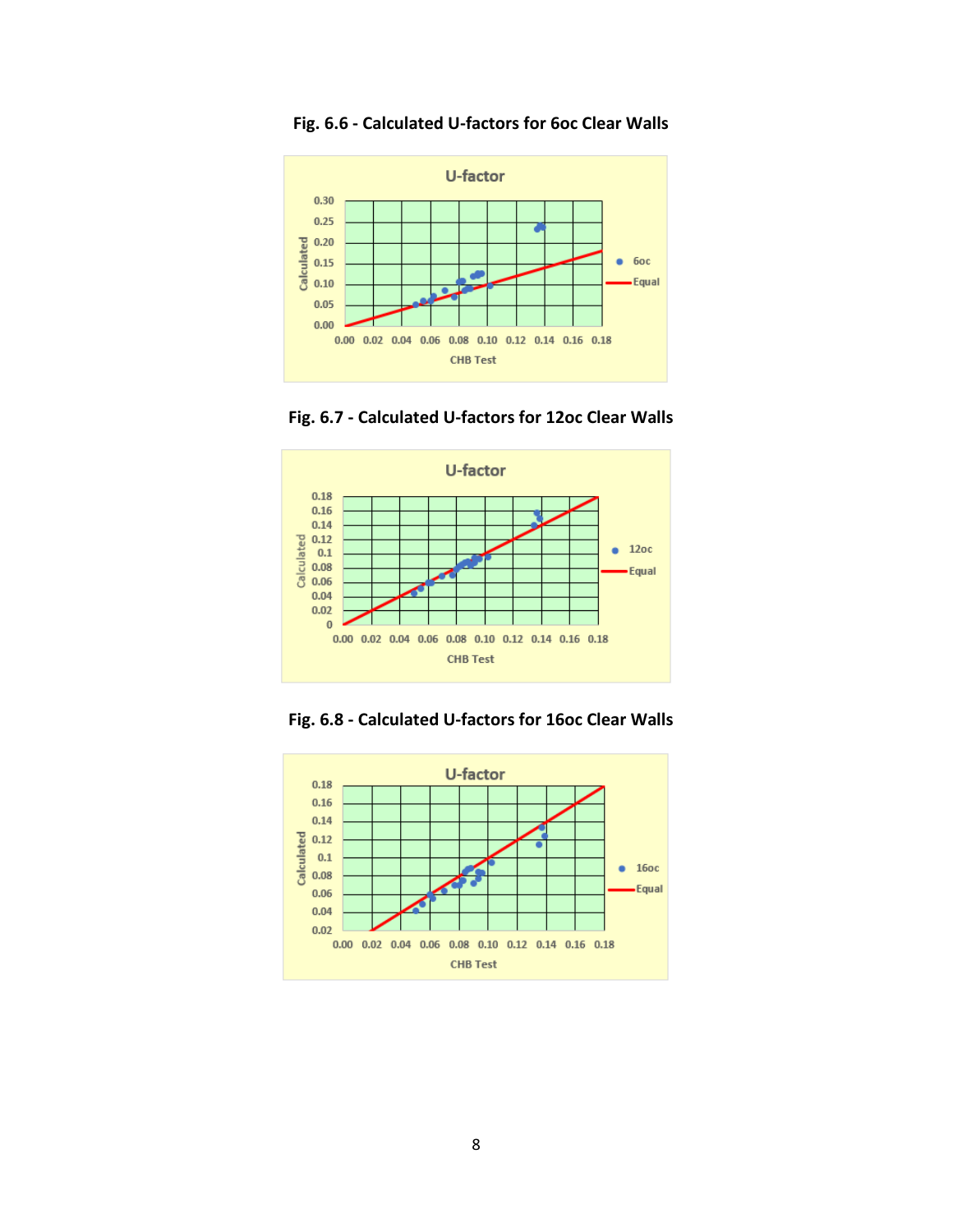

### <span id="page-15-0"></span>9**Fig. 6.9 - Calculated U-factors for 24oc Clear Walls**

Since the framing factor of 0.23 results in an on center spacing of 7 inches the calculated U-factors that use an on center spacing of 6 inches would be relatively close to those measured in the CHB tests. However, there was a better correlation between the measured CHB Ufactors and the 12 in. on center clear wall calculated U-factors. The average U-factor difference is -0.9% with a standard deviation of 5.8, see Table 6.2. Although a good correlation was identified it does mean that it would be universally applicable since different steel wall framing configurations may result in better correlations with different clear wall calculations.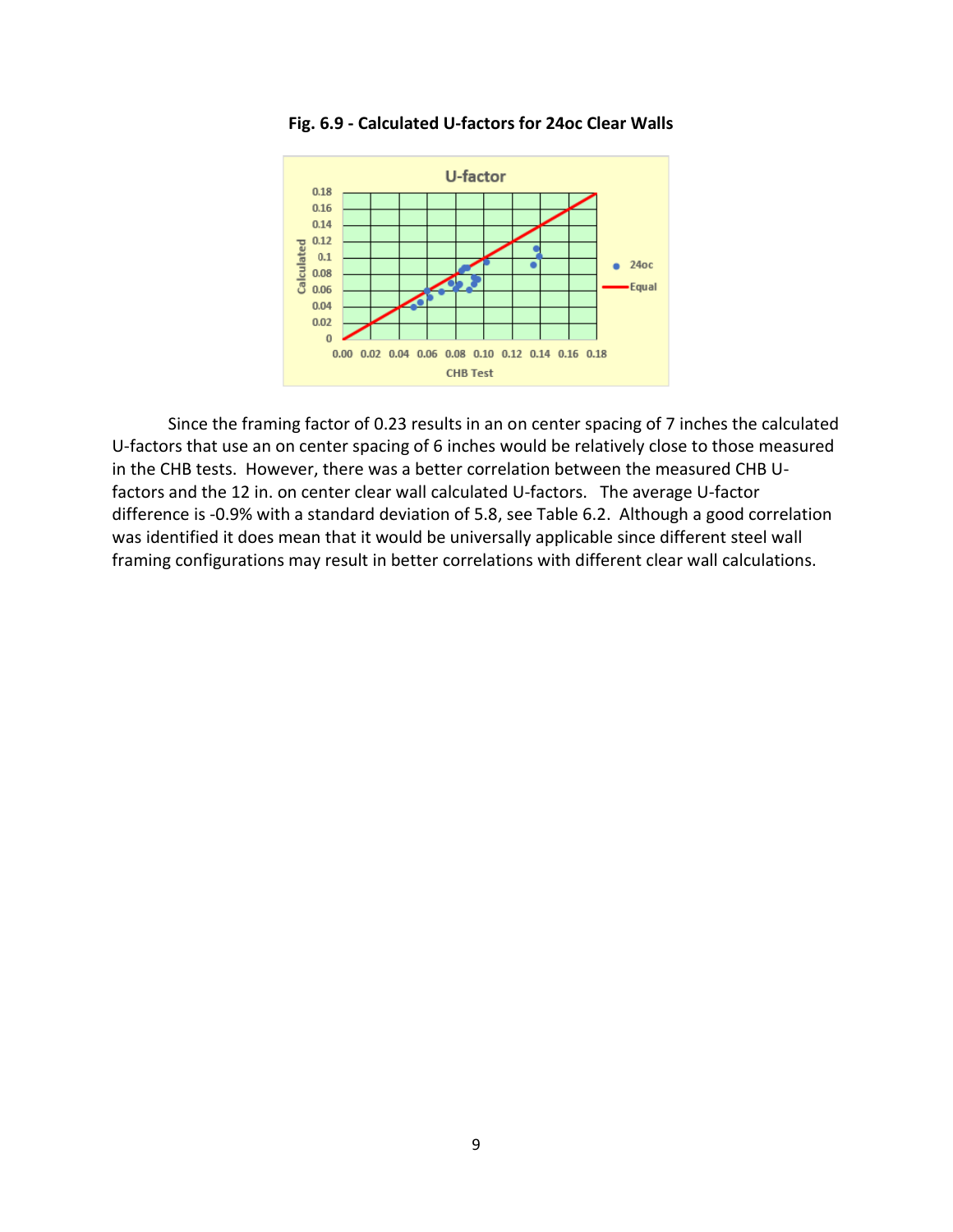|      | <b>Studs</b> | <b>Test</b> | <b>Test</b> |                |          | CHB Test CHB Test 12 oc Calc. | Calc.   |
|------|--------------|-------------|-------------|----------------|----------|-------------------------------|---------|
| Wall | - Mils R-cav |             | <b>Rshe</b> | <b>R-value</b> | U-factor | U-factor                      | ΔU - %  |
| 1    | 2x4-43       | 12.8        | 3.8         | 10.8           | 0.093    | 0.0947                        | 1.8     |
| 2    | $2x4-43$     | 12.8        | 5           | 12.1           | 0.083    | 0.0837                        | 0.8     |
| 3    | 2x4-43       | 12.8        | 7.4         | 14.2           | 0.070    | 0.0691                        | $-1.3$  |
| 4    | 2x4-43       | 12.8        | 9.6         | 16.1           | 0.062    | 0.0598                        | $-3.5$  |
| 5    | 2x4-43       | 12.8        | 12.1        | 18.1           | 0.055    | 0.0521                        | $-5.3$  |
| 6    | 2x4-43       | 12.8        | 15.3        | 20.1           | 0.050    | 0.0446                        | $-10.8$ |
| 7    | 2x4-43       | 13.5        | 0.5         | 7.3            | 0.137    | 0.1578                        | 15.2    |
| 8    | 2x4-43       | 13.5        | 3.8         | 10.4           | 0.096    | 0.0936                        | $-2.5$  |
| 9    | 2x4-43       | 13.5        | 5           | 12.2           | 0.082    | 0.083                         | 1.2     |
| 10   | 2x4-43       | 0           | 8.3         | 9.8            | 0.102    | 0.0954                        | $-6.5$  |
| 11   | 2x4-43       | 0           | 9.6         | 11.9           | 0.084    | 0.0851                        | $1.3\,$ |
| 12   | 2x4-43       | 0           | 12.1        | 13             | 0.077    | 0.0700                        | $-9.1$  |
| 13   | 2x6-43       | 16.3        | 0.5         | 7.2            | 0.139    | 0.1492                        | 7.3     |
| 14   | 2x6-43       | 16.3        | 3.8         | 10.7           | 0.093    | 0.0879                        | $-5.5$  |
| 15   | 2x6-43       | 16.3        | 5           | 12.5           | 0.080    | 0.0785                        | $-1.9$  |
| 16   | $2x6-43$     | 20.4        | 0.5         | 7.4            | 0.135    | 0.1409                        | 4.4     |
| 17   | 2x6-43       | 20.4        | 3.8         | 11.1           | 0.090    | 0.0833                        | $-7.4$  |
| 18   | 2x4-43       | 0           | 8.4         | 11.4           | 0.088    | 0.0889                        | 1.0     |
| 19   | 2x4-43       | 0           | 13.9        | 16.7           | 0.060    | 0.0597                        | $-0.5$  |
| 20   | 2x6-43       | 0           | 8.4         | 11.6           | 0.086    | 0.0883                        | 2.7     |
| 21   | 2x6-43       | 0           | 13.9        | 16.7           | 0.060    | 0.0597                        | $-0.5$  |
|      |              |             |             |                |          | $Avg. =$                      | $-0.9$  |
|      |              |             |             |                |          | Std. Dev. =                   | 5.8     |

<span id="page-16-2"></span>2**Table 6.2 - Calculated U-factors for 12 oc Clear Walls**

### <span id="page-16-0"></span>**8 - DISCUSSION OF RESULTS**

The technical analysis and results have been presented in detail. A thorough analysis has been completed on the 21 CHB test wall results and shows that the framing factor was not an acceptable metric to account for the thermal impact of additional studs, tracks, plates, headers and sills in cold-formed steel C-shape framed walls beyond those of clear walls. However, a correlation was developed for the U-factors from the 21 CHB tests with the 12 on center spacing for the clear walls. This correlation was not expected nor could it have been predicted.

### <span id="page-16-1"></span>**9 - CONCLUSIONS**

The use of framing factors is not an acceptable metric to account for the thermal impact on U-factors for cold-formed steel C-shape framed walls with additional studs, tracks, plates,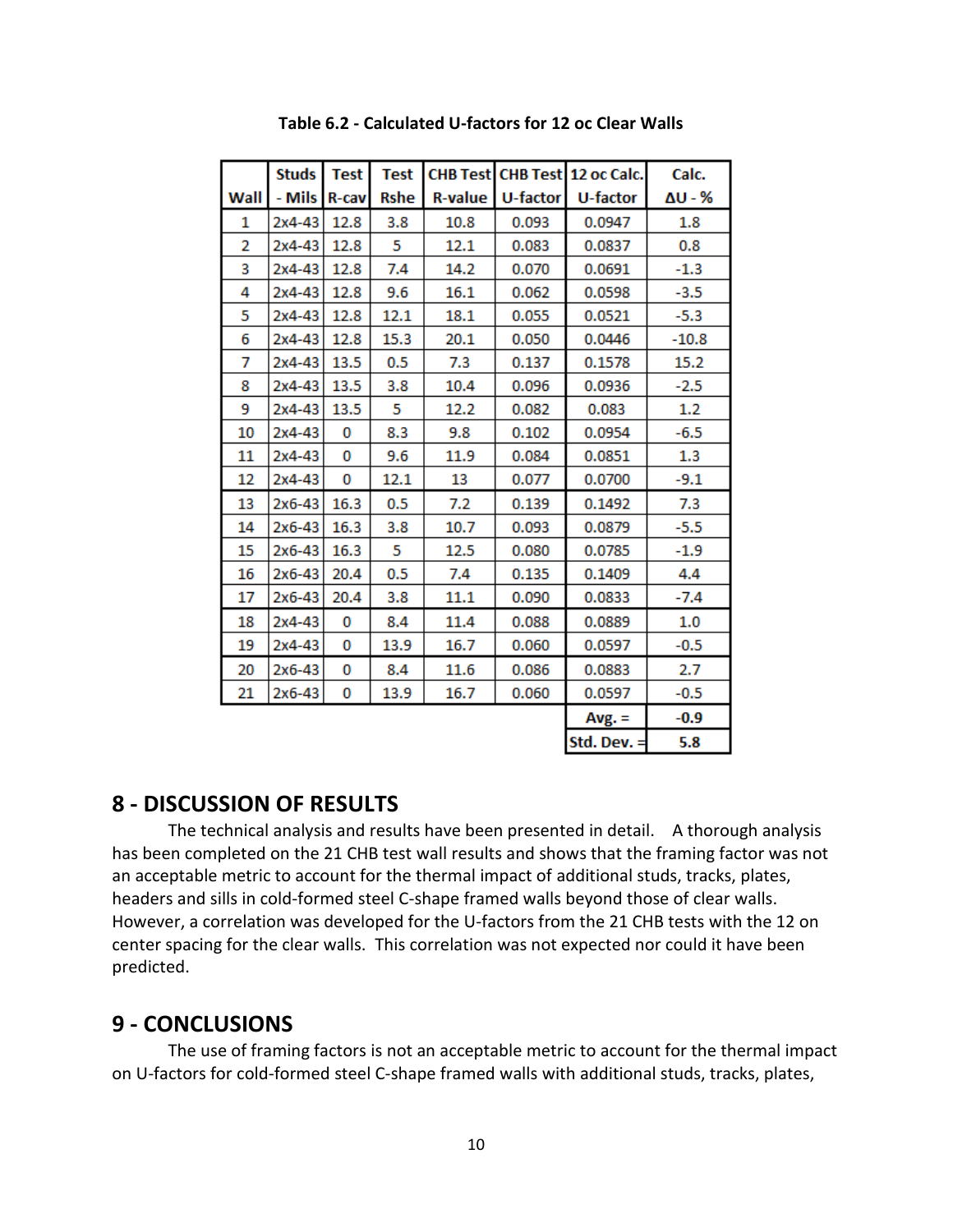headers and sills beyond those of clear walls. A framing factor does not adequately account for the complexities and interactions due to the thermal anomalies associated the steel framing.

The thermal performance of 24 in. on center steel framed wall constructions with a framing factor of 0.23 has been shown to correlate with the U-factors for a 12 in. on center clear wall which has a framing factor of 0.125. Clearly there are complex interactions associated with the cavity and sheathing insulations combinations which impact the overall thermal performance even though the structural framing does not change.

# <span id="page-17-0"></span>**10 - RECOMMENDATIONS**

In order to fully develop a U-factor calculation procedure to account for the complexities of framing due to additional studs, tracks, plates, headers and sills further research is required. The research would require extensive additional CHB tests or sophisticated computer modeling to quantify the thermal complexities due to adjoining and intersecting studs beyond those of clear walls.

# <span id="page-17-1"></span>**11 - REFERENCES**

ASHRAE. 2001. Characterization of Framing Factors for New Low-Rise Residential Building Envelopes. Atlanta: American Society of Heating, Refrigerating and Air-Conditioning Engineers, Inc.

ASHRAE. 2020. Handbook of Fundamentals. Atlanta: American Society of Heating, Refrigerating and Air-Conditioning Engineers, Inc.

ASHRAE. 2019. Energy Standard for buildings except low-rise residential buildings. ANSI/ASHRAE/IES Standard 90.1-2019. Atlanta: American Society of Heating, Refrigerating and Air-Conditioning Engineers, Inc.

Desjarlais, A., K. Biswas, P. Childs, and J. Archley. 2011. Steady-State Thermal Performance Evaluation of Seventeen Steel-Framed Wall Assemblies. Oak Ridge: Oak Ridge National Laboratory.

Desjarlais, A., K. Biswas, P. Childs, and J. Archley. 2012. Steady-State Thermal Performance Evaluation of Four Steel-Framed Wall Assemblies. Oak Ridge: Oak Ridge National Laboratory.

Kosny, J., D. Yarbrough, P. Childs and S. Mohiuddin. 2007. How the Same Wall Can Have Several Different R-values: Relations Between Amount of Framing and Overall Thermal Performance in Wood and Steel-Framed Walls. Clear Water: DOE, ASHRAE, ORNL Conference – Thermal Envelopes X.

McBride, M. 2020. Development of a U-factor Calculation Procedure for Cold-Formed Steel Cshape Clear Wall Assemblies. West Hartford: American Iron and Steel Institute.